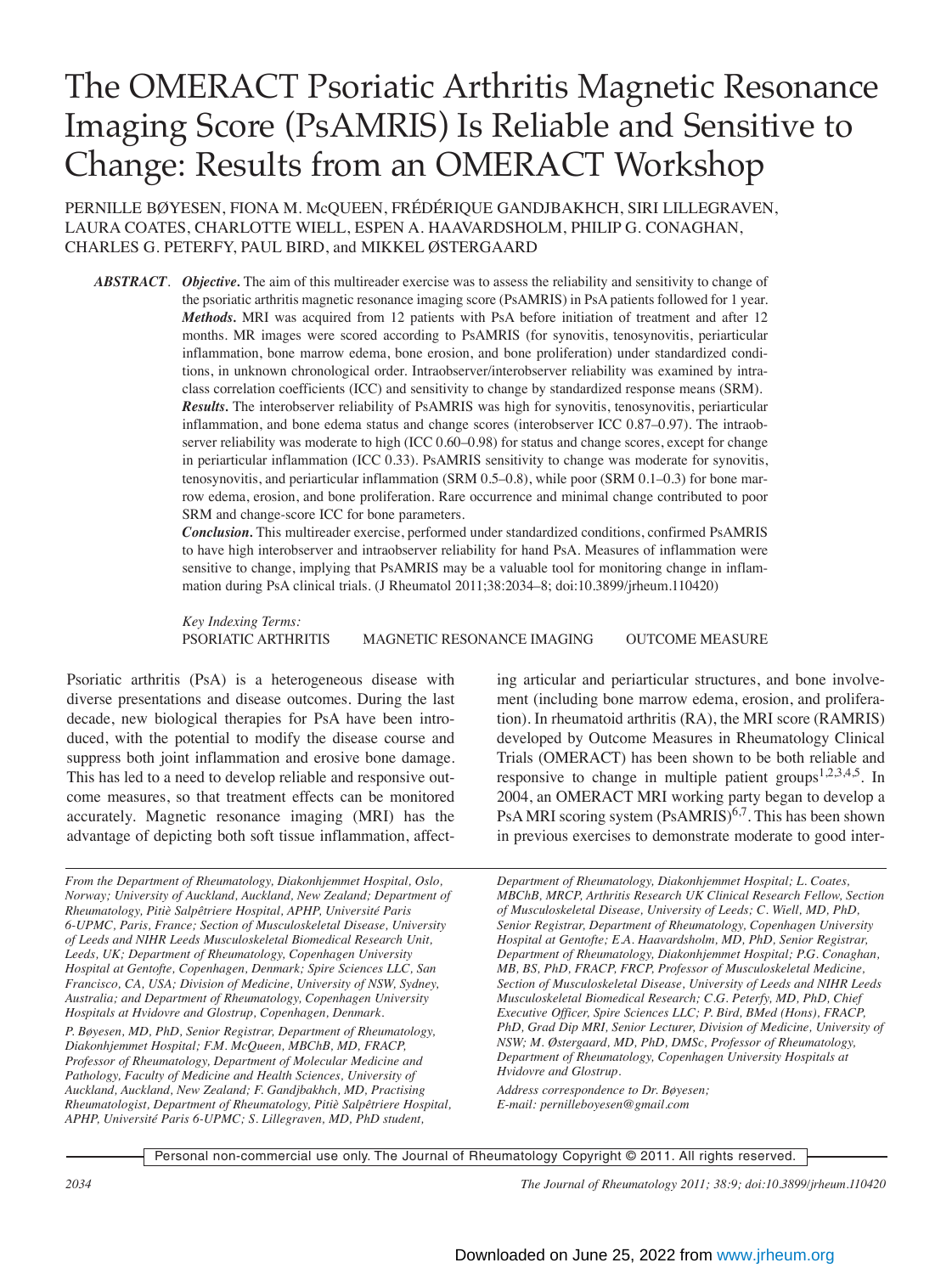reader reliability<sup>6,7,8</sup>. The aim of the current multireader exercise was to test inter- and intrareader reliability of PsAMRIS in a group of patients on anti-tumor necrosis factor- $\alpha$  (TNF- $\alpha$ ) therapy or standard disease modifying antirheumatic drugs (DMARD) over a 1-year period. Both status and change scores have been recorded under standardized conditions. This allows determination of whether PsAMRIS can be used as an instrument to monitor responses to therapy in PsA.

#### **MATERIALS AND METHODS**

*Patients*. The exercise was performed using MRI scans acquired from 12 patients with PsA (8 from Copenhagen and 4 from Leeds) before the onset of treatment and after 12 months (Table 1). Patient characteristics were as follows: 58% were women, median age was 56.5 years (range 35.0–72.0) and disease duration 4.0 years (range 0.6–11.0). The 8 patients from Copenhagen received anti-TNF-α treatment and the 4 Leeds patients DMARD.

*Methods*. The MRI scans included images of the metacarpophalangeal (MCP), proximal interphalangeal (PIP), and distal interphalangeal (DIP) joints of the 2nd–5th fingers. The images were acquired using a 0.6 T Philips Panorama MRI unit (Copenhagen) and a 0.2 T Esaote C Scan MRI unit (Leeds). The acquired images from Copenhagen consisted of sagittal and axial STIR sequences, and coronal, axial, and sagittal T1-weighted before and after intravenous administration of gadolinium. From Leeds, T1-weighted axial, sagittal, and coronal images without gadolinium injection were available. For the workshop all images were anonymized and blinded for time sequence; for second reading, images were re-anonymized and re-randomized. FG, FMcQ, MØ, and P. Bøyesen read MR images of the 12 patients twice on identical PACS workstations. The images were scored according to the PsAMRIS system as described<sup>6,8</sup>. In short, for each MCP, PIP, and DIP joint-level synovitis is scored 0–3, tenosynovitis 0–3, periarticular inflammation 0–2, bone marrow edema 0–6, bone proliferation 0–1, and bone erosions 0–20.

*Statistics*. Baseline and 1-year change of the PsAMRIS features were analyzed as median (minimum, maximum) of the 4 readers' median scores. Changes in PsAMRIS features within patients were tested by Wilcoxon signed-rank tests. Reliability was evaluated by 2-way mixed intraclass correlation coefficients (ICC), smallest detectable difference (SDD), and the smallest detectable change (SDC) for status and change scores, respectively. Average measure ICC (ICCa) was used for interreader reliability and single-measures ICC (ICCs) for intrareader reliability. Bland and Altman's 95% limits of agreement method was used to estimate the SDD and  $SDC<sup>9,10</sup>$ .

Specifically, we used the random-effects average of the mean residual error of repeated-measures analysis of variance by  $\sqrt{2}$  of the number of readers (√k). A SDD%max and SDC%max were expressed as the SDD/SDC divided by the maximum observed scores<sup>10</sup>. The PsAMRIS's sensitivity to change was estimated by the standardized response mean (SRM). The SRM was calculated as the mean change divided by the standard deviation of the change score.

## **RESULTS**

The median (range) PsAMRIS results at baseline and 1-year followup are summarized in Table 2. Synovitis, tenosynovitis, and periarticular inflammation were frequently detected in this group of patients with PsA, whereas bone marrow edema and erosions were infrequent. At 1-year followup, tenosynovitis ( $p = 0.05$ ) statistically significantly improved, and there was a numerical, but not statistically significant, improvement in PsAMRIS synovitis and periarticular inflammation. PsAMRIS bone marrow edema, erosions, and bone proliferation did not change during the 1-year followup period.

The inter- and intrareader reliability of PsAMRIS status and change scores is summarized in Table 3. Overall, the PsAMRIS reliability was good to very good, with some exceptions. The 1-year change in PsAMRIS bone proliferation and bone erosions had poor to trivial reliability (ICCa 0.10 and 0.44, respectively). All readers, however, consistently found minimal or no change in these parameters.

The PsAMRIS's sensitivity to change assessed by SRM is summarized in Table 4. Overall, there was moderate responsiveness of synovitis, flexor tenosynovitis, and periarticluar inflammation measured by PsAMRIS (SRM 0.5–0.8). However, bone marrow edema, erosion, and bone proliferation showed poor sensitivity to change in this exercise (SRM 0.1–0.3). PsAMRIS's sensitivity to change during anti-TNF- $\alpha$ therapy is illustrated in Figure 1.

## **DISCUSSION**

In this multireader exercise, the PsAMRIS was tested under standardized conditions with identical radiological workstations and image setup, in addition to the stringent methodology with blinded chronology of scans applied in previous exercises<sup>8</sup>. The previously demonstrated good to very good reliability was reproduced<sup>8</sup>. Further, PsAMRIS was sensitive to improvement in inflammation scores of synovitis, flexor tenosynovitis, and periarticular inflammation during anti-TNF-α therapy.

*Table 1.* Patients included in the Psoriatic Arthritis Magnetic Resonance Imaging Score (PsAMRIS) workshop.

|                       | Copenhagen,<br>$n = 8$ | Leeds,<br>$n = 4$ | <b>PSAMRIS</b><br>Features                                    |
|-----------------------|------------------------|-------------------|---------------------------------------------------------------|
| Treatment             | Anti-TNF- $\alpha$     | <b>DMARD</b>      |                                                               |
| Assessment timepoints | 0 and 12 months        | $0$ and 12 months |                                                               |
| Field strength        | 0.6T                   | $0.2$ T           |                                                               |
| MRI sequences applied |                        |                   |                                                               |
| T1w pre-Gd injection  | X                      | X                 | Bone erosions, bone proliferation, $n = 12$                   |
| T1w post-Gd injection | X                      |                   | Synovitis, tenosynovitis, periarticular inflammation, $n = 8$ |
| <b>STIR</b>           | X                      |                   | Bone marrow edema, $n = 8$                                    |

TNF-α: tumor necrosis factor-α; DMARD: disease-modifying antirheumatic drugs; MRI: magnetic resonance imaging; T1w: t1 weighted MRI sequence; Gd: Gadolinium; STIR: short-tau inversion recovery.

|  |  |  |  |  |  |  | Personal non-commercial use only. The Journal of Rheumatology Copyright © 2011. All rights reserved. |  |
|--|--|--|--|--|--|--|------------------------------------------------------------------------------------------------------|--|
|--|--|--|--|--|--|--|------------------------------------------------------------------------------------------------------|--|

*Bøyesen, et al: MRI assessment of PsA patients 2035*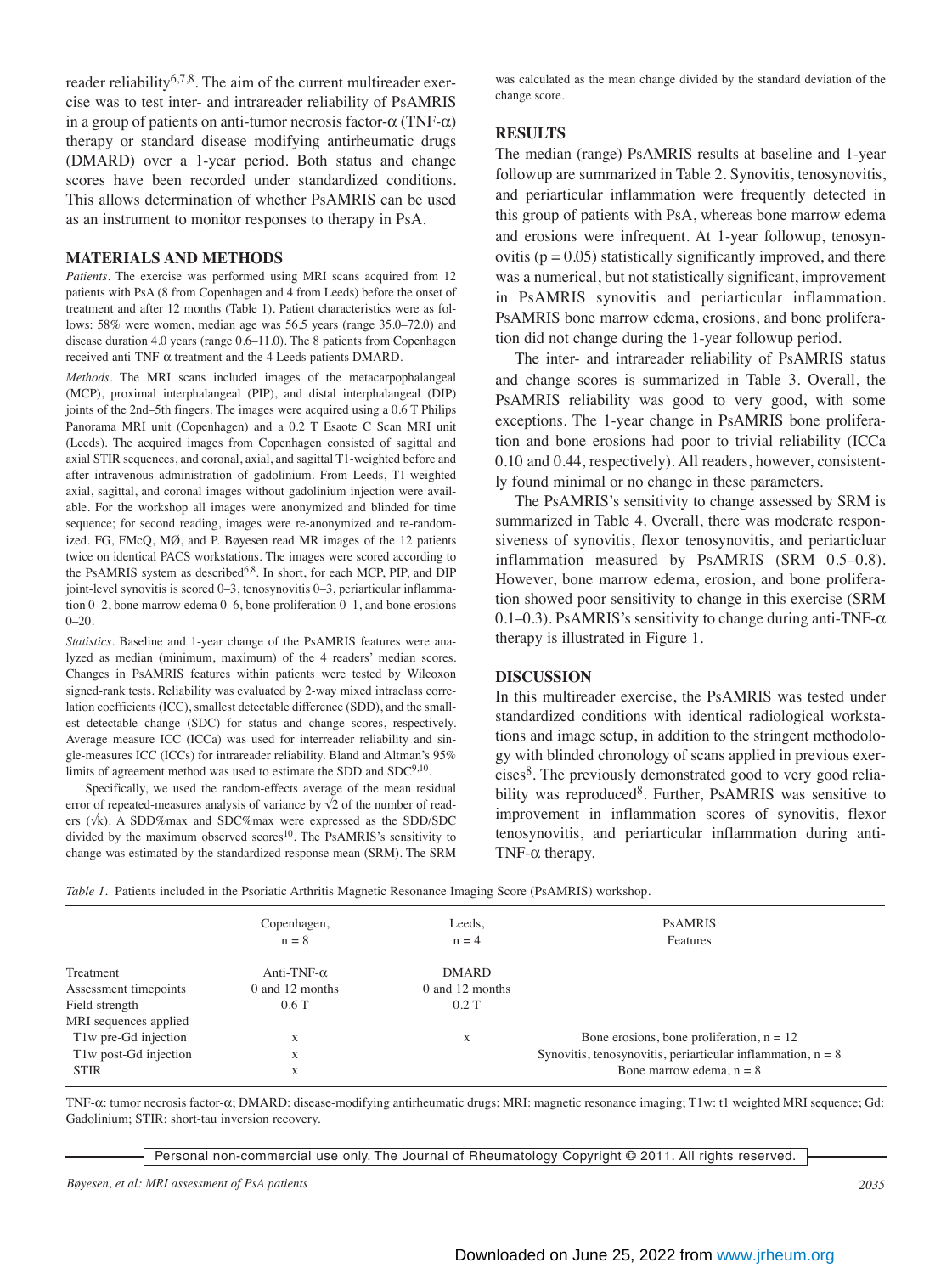*Table 2.* Median (minimum, maximum) baseline and 1-year change in PsAMRIS features for overall scores and subjoint regions. All values are given as median (minimum to maximum) of the 4 scorers' median scores.

| <b>PsAMRIS</b> Features     | <b>Baseline PsAMRIS</b> |                         |                         |                         | One-year Change in PsAMRIS |                          |                          |                          |  |
|-----------------------------|-------------------------|-------------------------|-------------------------|-------------------------|----------------------------|--------------------------|--------------------------|--------------------------|--|
| (range of total score)      | Total score             | <b>MCP</b>              | <b>PIP</b>              | DIP                     | Total score                | <b>MCP</b>               | <b>PIP</b>               | <b>DIP</b>               |  |
| Synovitis $(0-36)$          | 11.3                    | 3.0                     | 4.0                     | 0.75                    | $-1.5$                     | $-1.75$                  | 0.0                      | $-0.25$                  |  |
|                             | $(3.5 \text{ to } 13)$  | $(1.0 \text{ to } 4.5)$ | $(1.5 \text{ to } 0)$   | $(0.0 \text{ to } 3.0)$ | $(-11.0 \text{ to } 3.5)$  | $(-5.0 \text{ to } 1.5)$ | $(-6.0 \text{ to } 3.0)$ | $(-2.5 \text{ to } 2.5)$ |  |
| Flexor tenosynovitis        | 5.3                     | 1.25                    | 0.0                     | 0.0                     | $-2.0$                     | $-0.75$                  | $-1.0$                   | 0.0                      |  |
| $(0-36)$                    | $(0.0 \text{ to } 6.5)$ | $(0.0 \text{ to } 5.0)$ | $(0.0 \text{ to } 2.0)$ | $(0.0 \text{ to } 1.0)$ | $(-9.0 \text{ to } 1.5)$   | $(-3.0 \text{ to } 2.0)$ | $(-3.5 \text{ to } 0.0)$ | $(-2.0 \text{ to } 0.0)$ |  |
| Periarticular inflammation  | 0.3                     | $0.0^{\circ}$           | 0.0                     | 0.0                     | $-0.25$                    | 0.0                      | $-0.25$                  | 0.0                      |  |
| $(0-24)$                    | $(0.0 \text{ to } 1.5)$ | $(0.0 \text{ to } 0.0)$ | $(0.0 \text{ to } 1.5)$ | $(0.0 \text{ to } 0.5)$ | $(-4.0 \text{ to } 0.0)$   | $(-0.5 \text{ to } 0.0)$ | $(-3.5 \text{ to } 0.0)$ | $(-1.0 \text{ to } 0.0)$ |  |
| Bone marrow edema $(0-72)$  | 0.0                     | 0.0                     | 0.0                     | 0.0                     | 0.0                        | 0.0                      | $0.0^{\circ}$            | 0.0                      |  |
|                             | $(0.0 \text{ to } 1.5)$ | $(0.0 \text{ to } 1.0)$ | $(0.0 \text{ to } 0.5)$ | $(0.0 \text{ to } 0.0)$ | $(-9.0 \text{ to } 1.5)$   | $(-1.5 \text{ to } 1.0)$ | $(-4.5 \text{ to } 0.0)$ | $(-2.5 \text{ to } 0.0)$ |  |
| Bone erosion $(0-240)$      | 2.0                     | 1.5                     | 0.0                     | 0.0                     | 0.0                        | 0.0                      | 0.0                      | 0.0                      |  |
|                             | $(0.0 \text{ to } 6.5)$ | $(0.0 \text{ to } 5.0)$ | $(0.0 \text{ to } 2.5)$ | $(0.0 \text{ to } 0.5)$ | $(-0.5 \text{ to } 1.0)$   | $(0.0 \text{ to } 1.0)$  | $(-0.5 \text{ to } 0.0)$ | $(0.0 \text{ to } 0.5)$  |  |
| Bone proliferation $(0-12)$ | 3.0                     | 0.0                     | 0.0                     | 0.75                    | 0.0                        | 0.0                      | 0.0                      | 0.0                      |  |
|                             | $(0.0 \text{ to } 5.0)$ | $(0.0 \text{ to } 1.5)$ | $(0.0 \text{ to } 2.0)$ | $(0.0 \text{ to } 4.0)$ | $(-0.5 \text{ to } 0.5)$   | $(0.0 \text{ to } 0.0)$  | $(0.0 \text{ to } 0.0)$  | $(0.0 \text{ to } 0.0)$  |  |

PsAMRIS: psoriatic arthritis magnetic resonance imaging score; MCP: metacarpophalangeal joint; PIP: proximal interphalangeal joint; DIP: distal interphalangeal joint.

Table 3A. Inter- and intrareader reliability for PsAMRIS status and change scores. Intraclass correlation coefficients. Key to SRM values: Very good, ICC ≥ 0.80; good,  $0.50 \leq$  ICC < 0.80; poor,  $0.20 \leq$  ICC < 0.50; trivial, ICC < 0.20.

|                            | Interreader Reliability, ICCa |        |        |          |               | Intrareader Reliability, ICCs |               |          |               |          |
|----------------------------|-------------------------------|--------|--------|----------|---------------|-------------------------------|---------------|----------|---------------|----------|
|                            |                               |        |        | Reader 1 |               | Reader 2                      |               | Reader 3 |               | Reader 4 |
| <b>PsAMRIS</b> Features    | <b>Status</b>                 | Change | Status | Change   | <b>Status</b> | Change                        | <b>Status</b> | Change   | <b>Status</b> | Change   |
| Synovitis                  | 0.95                          | 0.95   | 0.97   | 0.78     | 0.73          | 0.63                          | 0.93          | 0.65     | 0.90          | 0.38     |
| Flexor tenosynovitis       | 0.97                          | 0.95   | 0.81   | 0.92     | 0.74          | 0.73                          | 0.93          | 0.80     | 0.73          | 0.90     |
| Bone proliferation         | 0.77                          | 0.10   | 0.20   | 0.26     | 0.84          | 0.87                          | 0.79          | 0.73     | 0.44          | 0.46     |
| Periarticular inflammation | 0.91                          | 0.91   | 0.39   | $NA*$    | 0.95          | $NA*$                         | 0.88          | 0.33     | 0.91          | $NA*$    |
| Bone marrow edema          | 0.87                          | 0.87   | 0.98   | 0.63     | 0.97          | 0.13                          | 0.99          | 1.00     | 0.03          | 0.80     |
| Bone erosion               | 0.97                          | 0.44   | 0.91   | 0.94     | 0.93          | 0.91                          | 0.92          | 0.91     | 0.91          | 0.88     |

\* Not calculable because zero variance. ICCa: average measure intraclass correlation coefficient; ICCs: single measure intraclass correlation coefficient; PsAMRIS: psoriatic arthritis magnetic resonance imaging score.

*Table 3B.* Inter- and intrareader reliability for PsAMRIS status and change scores. Smallest detectable difference and change.

|                            |                      | Interreader Reliability (SDD/SDC) |               |               | Intrareader Reliability (SDD/SDC)* |               |                      |               |
|----------------------------|----------------------|-----------------------------------|---------------|---------------|------------------------------------|---------------|----------------------|---------------|
| <b>PsAMRIS</b> Features    | <b>Status Scores</b> |                                   | Change Scores |               | <b>Status Scores</b>               |               | <b>Change Scores</b> |               |
|                            | <b>SDD</b>           | $SDD\%_{max}$                     | <b>SDD</b>    | $SDD\%_{max}$ | <b>SDD</b>                         | $SDD\%_{max}$ | <b>SDD</b>           | $SDD\%_{max}$ |
| Synovitis                  | 2.78                 | 13.89                             | 3.19          | 13.28         | 3.54                               | 27.62         | 4.71                 | 32.17         |
| Flexor tenosynovitis       | 3.35                 | 27.91                             | 2.97          | 19.79         | 4.71                               | 45.27         | 4.08                 | 42.10         |
| Periarticular inflammation | 2.11                 | 35.18                             | 2.43          | 26.98         | 2.17                               | 33.79         | 2.02                 | 30.65         |
| Bone marrow edema          | 29                   | 9.24                              | 2.00          | 15.42         | 1.76                               | 16.07         | 2.66                 | 41.64         |
| Bone erosion               | .38                  | 19.66                             | 0.84          | 21.05         | 1.79                               | 24.44         | 1.29                 | 42.99         |
| Bone proliferation         | 2.62                 | 32.71                             | 0.57          | 18.94         | 2.74                               | 57.68         | 0.92                 | 70.08         |

\* Median values of the 4 readers. SDD: smallest detectable differences; SDC: smallest detectable change; PsAMRIS: psoriatic arthritis magnetic resonance imaging score.

In this multireader exercise all PsAMRIS features could be scored in 8 of 12 included patients, all of whom received anti-TNF-α therapy (Copenhagen). PsAMRIS bone erosions and bone proliferation were the only features that could be scored in the remaining 4 DMARD-treated patients (Leeds). As a consequence, all results concerning PsAMRIS synovitis, flexor tenosynovitis, periarticular inflammation, and bone marrow edema are derived from patients treated with anti-TNF-α therapy.

Intrareader reliability for PsAMRIS was examined for the first time in this exercise and was overall "good" to "very good" (0.5 to 1.0). The reliability of PsAMRIS synovitis, bone marrow edema, and erosion scores was comparable with the high reliability for the same components of the RAMRIS

Personal non-commercial use only. The Journal of Rheumatology Copyright © 2011. All rights reserved.

*2036 The Journal of Rheumatology 2011; 38:9; doi:10.3899/jrheum.110420*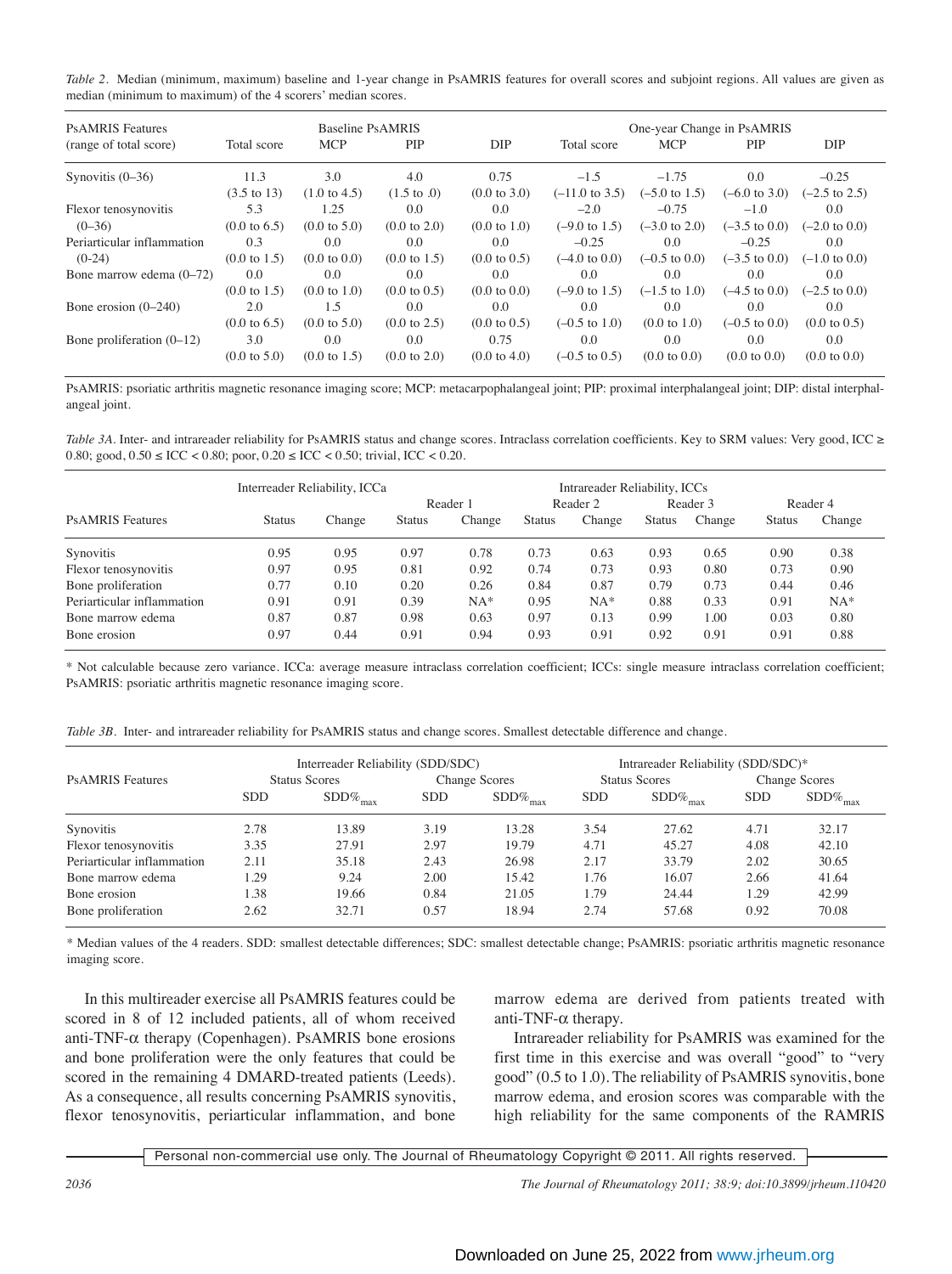*Table 4.* Sensitivity to change of the PsAMRIS measured by standardized response means (SRM). Key to SRM values: large, SRM  $\geq 0.80$ ; moderate,  $0.50 \leq$  SRM  $< 0.80$ ; small,  $0.20 \leq$  SRM  $< 0.50$ ; trivial, SRM  $< 0.20$ .

|                            | Standardized Response Mean |                   |            |            |  |  |
|----------------------------|----------------------------|-------------------|------------|------------|--|--|
| <b>PsAMRIS</b> Features    | <b>Total Score</b>         | <b>MCP</b> Joints | PIP Joints | DIP Joints |  |  |
| Synovitis                  | $-0.50$                    | $-0.77$           | $-0.28$    | $-022$     |  |  |
| Flexor tenosynovitis       | $-0.79$                    | $-0.53$           | $-0.97$    | $-0.57$    |  |  |
| Periarticular inflammation | $-0.54$                    | $-0.47$           | $-0.44$    | $-0.72$    |  |  |
| Bone marrow edema          | $-0.34$                    | $-0.08$           | $-0.46$    | $-0.31$    |  |  |
| Bone erosion               | 0.22                       | 0.52              | $-0.53$    | 0.00       |  |  |
| Bone proliferation         | $-0.11$                    | $-0.29$           | $NA*$      | 0.16       |  |  |

\* Not calculated because zero variance. PsAMRIS: psoriatic arthritis magnetic resonance imaging score; MCP: metacarpophalangeal joint; PIP: proximal interphalangeal joint; DIP: distal interphalangeal joint.



*Figure 1.* Magnetic resonance imaging examples of PsAMRIS's sensitivity to change during anti-TNF-α treatment. The T1-weighted images show before (A and B) and after (C and D) gadolinium injection. Baseline MR images of PIP-3 (A and B) show periarticular inflammation (broad arrow, B) and synovitis (narrow arrow, B). After 12 months with anti-TNF-α treatment (C and D) the periarticular inflammation and synovitis of the PIP-3 resolved.

when tested in patients with  $RA<sup>1</sup>$ . However, the results for the PsA-specific features of periarticular inflammation and bone proliferation were more variable. This may reflect difficulty in readers recognizing and scoring these features, which could be addressed by further training. The intrareader reliability for PsAMRIS change scores was also generally "good" to "very good." Interreader reliability for PsAMRIS status scores was "good" to "very good" and was better than in previous PsAMRIS exercises<sup>8</sup>. This was also true for the reliability of change scores, with the exception of PsAMRIS bone erosion and bone proliferation, where the ICC were reduced due to the

lack of change during the 1-year followup, and not to any major disagreements between readers<sup>11</sup>. Other studies in larger and more heterogeneous PsA populations, where more change in bone parameters occurred, would be needed to investigate the responsiveness of these features.

During the 1-year followup tenosynovitis improved and we found a numerical but not statistically significant improvement in PsAMRIS synovitis and periarticular inflammation. The SRM was used to measure responsiveness, as done previously in similar settings<sup>2</sup>. PsAMRIS synovitis, flexor tenosynovitis, and periarticular inflammation were moderately (0.5 to

Personal non-commercial use only. The Journal of Rheumatology Copyright © 2011. All rights reserved.